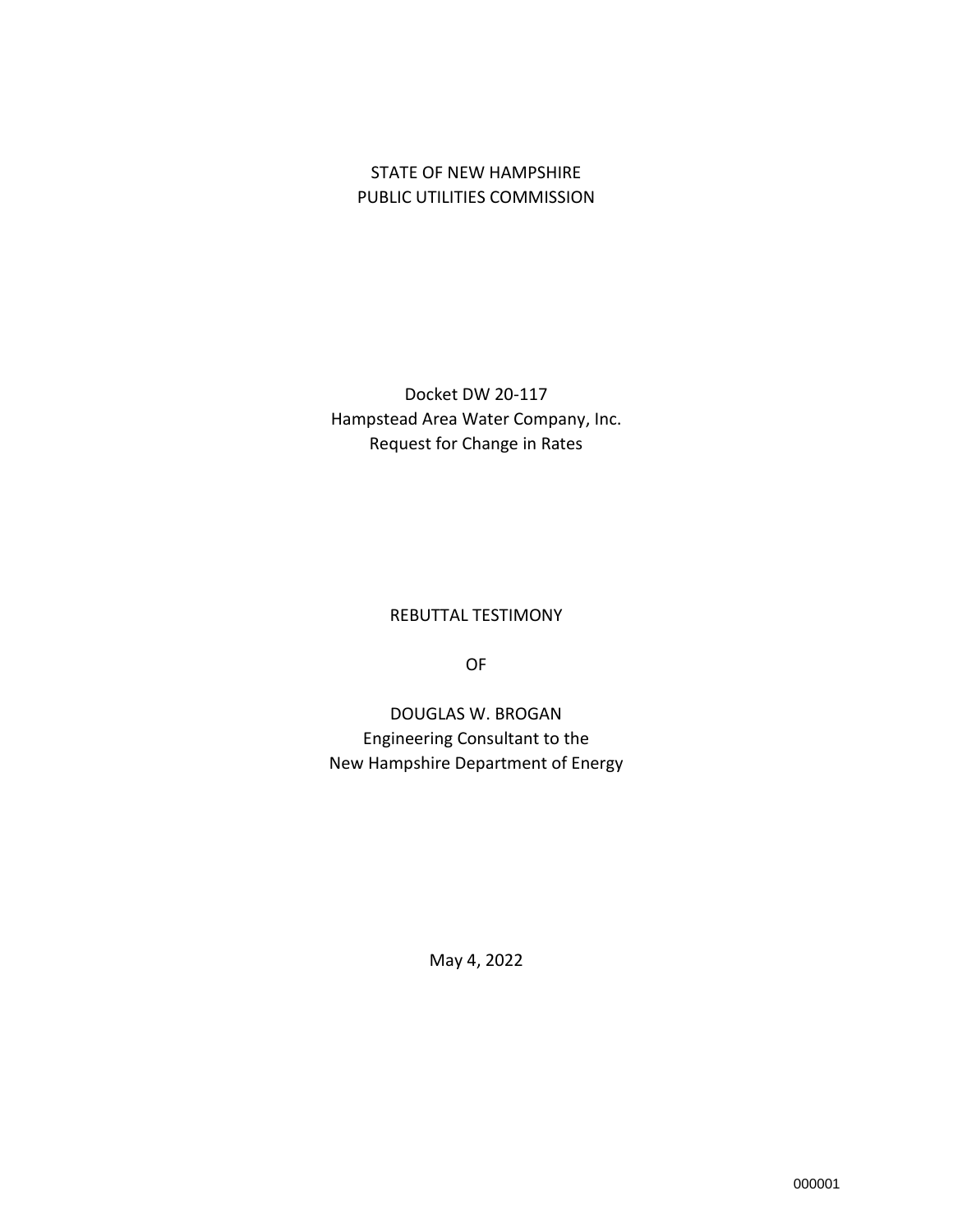| $\mathbf{1}$   | Q. Please state your name, by whom you are employed, on whose behalf you are testifying,        |
|----------------|-------------------------------------------------------------------------------------------------|
| $\overline{2}$ | and your business address.                                                                      |
| 3              | A. My Name is Douglas W. Brogan. I am a self-employed engineering consultant to the New         |
| 4              | Hampshire Department of Energy. My business address is 4 Russell Street, Concord, NH            |
| 5              | 03301.                                                                                          |
| 6              | Q. Please indicate your education and professional background.                                  |
| 7              | A. Please see Exhibit DWB-1, Statement of Qualifications, for my employment history and         |
| 8              | related background.                                                                             |
| 9              | Q. Have you previously testified before the New Hampshire Public Utilities Commission?          |
| 10             | A. Yes, on many occasions.                                                                      |
| 11             | Q. What is the purpose of your testimony?                                                       |
| 12             | A. A significant portion of the rate increase Hampstead Area Water Company (HAWC or the         |
| 13             | Company) is requesting in this case relates to the Southern New Hampshire Regional Water        |
| 14             | Project (SNHRWP or Project). This largely State-funded project involved significant additions   |
| 15             | and upgrades to HAWC's Atkinson-Hampstead core system as part of bringing water from            |
| 16             | Manchester to Derry, Windham, Salem and HAWC, and through HAWC to Plaistow.                     |
| 17             | Intervenors in the case have made what I view as fairly serious allegations of excess capacity, |
| 18             | imprudence and conflicts of interest in relation to the Project, as well as expressing concerns |
| 19             | about things such as system reliability and adequacy of fire flows.                             |
| 20             | I want to first say I sincerely appreciate the level of effort expended by the intervenors in   |
| 21             | expressing those concerns, and the light they have shed on various issues as a result. I also   |
| 22             | realize the regulatory process is an imperfect one and can be challenging to navigate at        |
| 23             | times. Although it is not my intent to defend the case the Company itself has presented, I      |
| 24             | felt compelled nonetheless to provide some perspective on a number of the specific issues       |
| 25             | raised in relation to the design, physical and operational aspects of the system.               |
| 26             | Q. Please describe the SNHRWP and its impact on HAWC's water systems.                           |
| 27             | A. The impetus of the Project was to address MbTE contamination as well as supply needs in      |
| 28             | the various towns and systems involved. The Project was overseen by the New Hampshire           |
| 29             | Department of Environmental Services (NHDES). A Memorandum of Understanding was                 |
|                |                                                                                                 |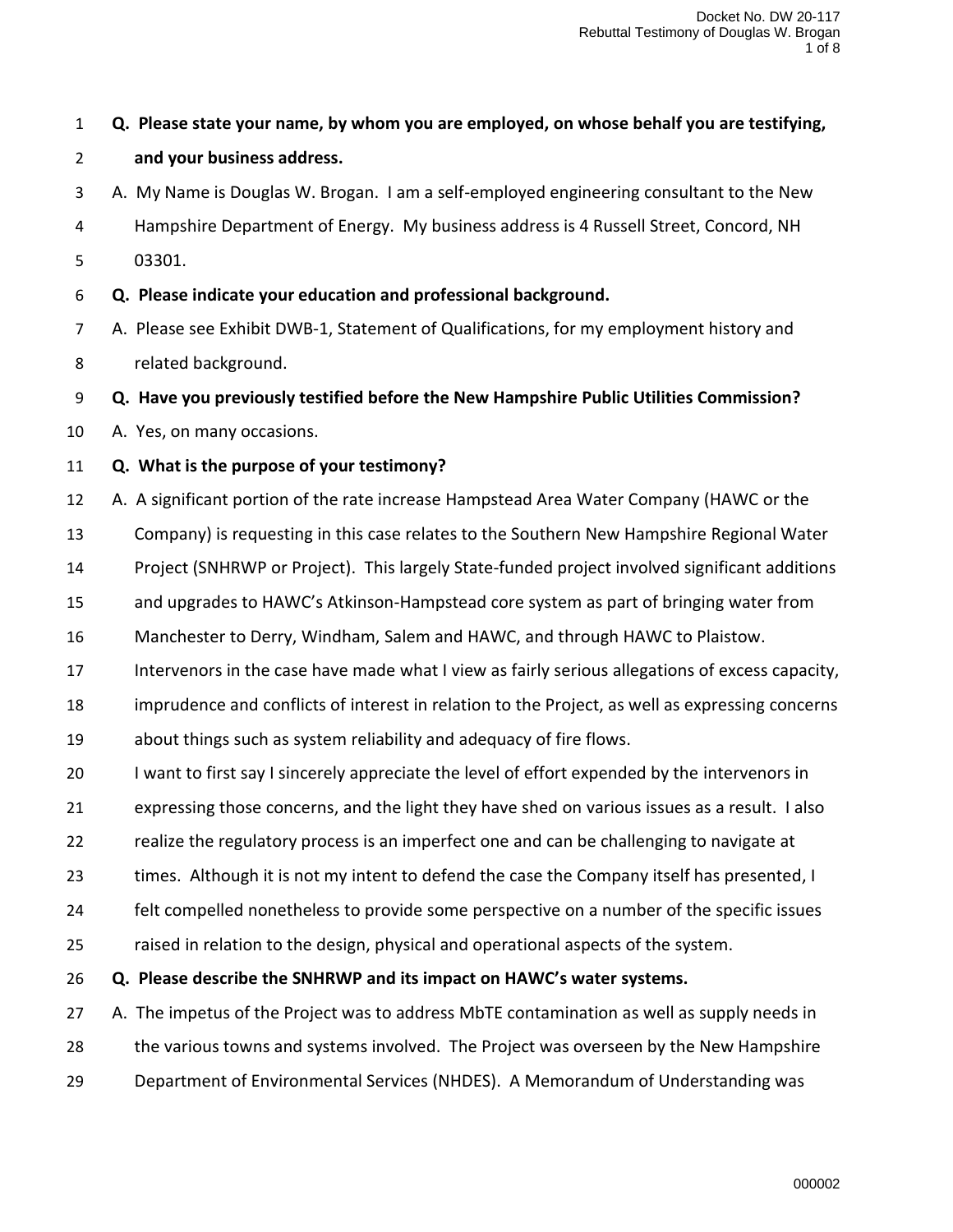signed by the various participating entities in September 2018, and the final Southern Interconnect Agreement (SIA) was signed in April 2019.

 HAWC itself has 23 separate water systems in southeastern New Hampshire. Of those, the Atkinson-Hampstead core system is the largest by far, with about 2,800 customers (the next

largest system has under 200 customers), and is the only one impacted by the Project. Prior

to the Project, the core system obtained all of its water from some 30 bedrock wells

scattered throughout the two towns. Physical impacts of the Project on the core system

involved construction of new pump stations at the Salem/Atkinson and Atkinson/Plaistow

town lines, a new 1.0 million gallon (MG) tank in Atkinson (half of the volume allocated to

HAWC and half to Plaistow), and various other facility and water main additions and

upgrades. While a massive project for HAWC (Project-related capital expenditures

approximately equaled total Company-wide capital improvements for the years 2012 - 2019

combined), the Project was largely funded with New Hampshire Drinking Water and

Groundwater Trust Fund (DWGTF) monies. HAWC is currently committed to and is receiving

Phase I Project flows of 250,000 gallons per day (GPD).

**Q. What is the first issue you wish to address?**

 A. Intervenor Karen Steele makes certain claims in her testimony of excess capacity and of SNHRWP plant not being used and useful (p. 2, lines 6 - 11 and 20-21; p. 4, line 15 through p. 5, line 13). In particular, she suggests that ultimate (combined Phase I and II) Project flows of 750,000 GPD into HAWC's core system will more than triple the amount of water currently sold there (358,502 GPD in 2019); and that Project infrastructure was significantly oversized to accommodate these excessive flows. There are a number of problems with this analysis:

24 1) The appropriate comparison for design purposes (per 2003 'Ten State Standards' criteria adopted by NHDES) is to compare total future supply with the largest well out of service,

26 to the future maximum day demand (not average day demand as used by Ms. Steele).

Maximum day demand is in turn based not on customer consumption alone (again as

- used by Ms. Steele), but on the totality of demands the supply must meet (total
- production). For a sense of the magnitudes involved, maximum day demand in 2020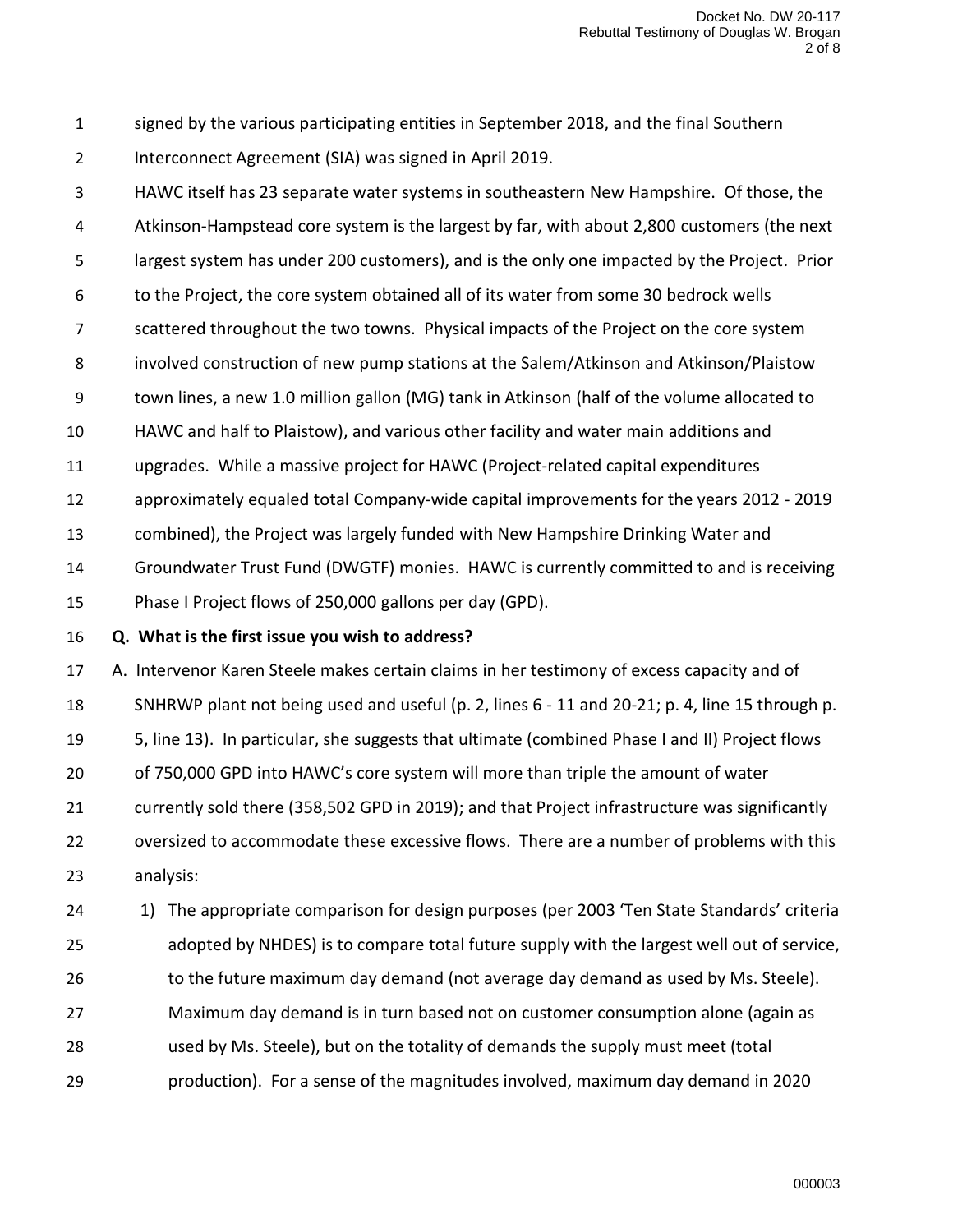was 636,048 GPD; average day demand was 429,947 GPD; and average consumption (volume sold) was 359,493 GPD. The difference between production and consumption is water used for filter backwashing (about 18,000 GPD), and lost or unaccounted-for water (averaging 14 percent of production from 2015 - 2020, not an unreasonable number in my view). Both are real contributions to demand requirements.

- 2) Ms. Steele's assessment assumes the full SNHRWP flows will be added on top of existing capacity and flows (flows from the Project itself did not begin until 2020). However, a review of relevant documents clearly anticipates taking a number of wells offline as a result of the Project (see, for example, Exhibit DWB-2, letter of support from NHDES Commissioner Robert R. Scott in docket DW 19-147).
- 3) The analysis fails to recognize increases in future demand either from normal system growth over the forecast period or from a lessening of water use restrictions as a result of the availability of Project water.
- 4) The Company, as noted by Ms. Steele, is under no obligation to take all, or even any part, of future Phase II flows. However, even assuming those full flows are one day received by HAWC, they would need to be reduced for design purposes (as noted above) by assuming the largest remaining well (Angle Pond #3) is out of service - a reduction of 163,000 GPD.
- 5) As the Windham portion of the SNHRWP contains no storage, water flowing through that portion (upstream of HAWC) must meet all peak hour demands in that section (vs. only maximum day demands) - which during brief periods could leave less than HAWC's allotted water available to it.

 6) As far as physical oversizing, while it is true that Project infrastructure was designed (under a "no regrets" policy) to accommodate full future Phase II flows, the following comments are relevant:

 a) The Project includes several thousand feet of new 12-inch main installed in, or in conjunction with, HAWC's core system. However, to lay a smaller (for example, 10- inch) main under these circumstances, given the small potential cost savings and very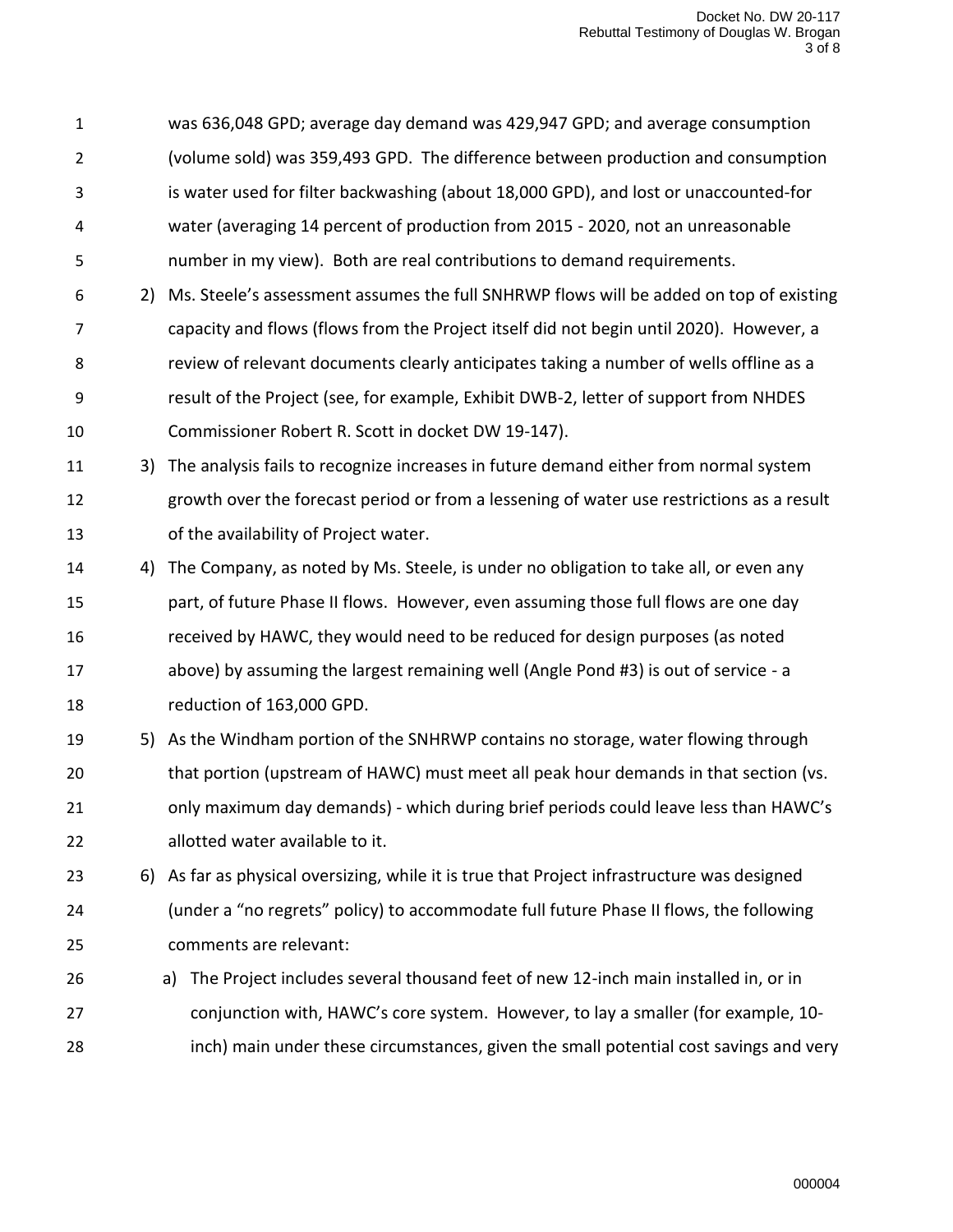- 1 long life of the asset, would be more likely to be imprudent than laying the 12-inch main itself. b) Although pump station footprints and associated piping were sized to accommodate future flows (a relatively minimal impact), interior components such as pumps and valves are to be upgraded later as necessary to accommodate those flows. **Q. What are your comments in relation to the 1.0 MG tank constructed in Atkinson as part of the SNHRWP?** A. I first need to introduce Ms. Steele's own comments on the tank as found on page 8, lines 12-18 of her testimony: The pipeline project determined that Plaistow needed both a 400,000 gallon tank in Plaistow and a 500,000 gallon tank in Atkinson. Both these tanks were paid for with funds from the state. But then HAWC made the decision to increase the Atkinson tank
- from 500,000 gallons to 1 million gallons and took on the additional expense of \$1 million. This additional 500,000 gallon capacity does not fall under "used and useful" for HAWC's existing customers, thereby violating RSA 378:28. Again, this is spend for future customers which HAWC is trying to get current customers to pay for with these unjust and unreasonable rate increase requests.
- 

 Ms. Steele subsequently answered questions about these statements in her response to DOE 1-6 (Exhibit DWB-3). In part to eliminate confusion and clarify some of the issues in my own mind, especially given the gravity of the allegations, I emailed Michael Unger, P.E., at NHDES 22 with a number of related questions - see Exhibit DWB-4 (Unger Email) for the questions and his February 21, 2022 responses. Mr. Unger has been the point person at NHDES responsible for shepherding the overall Project in recent years. While I believe the email exchange speaks for itself, I offer the following additional comments:

26 1) Both Ms. Steele's response to DOE 1-6 and the Unger Email reference an earlier HAWC email exchange (Exhibit DWB-5) involving two engineering firms (Tank Email; originally provided as an attachment to the Company's response to Staff 3-27 a). In particular, the Steele and Unger documents allude to wording in the Tank Email at about the middle of the first page saying "We're considering if the Atkinson tank could or should be smaller." Without getting overly involved in the details of these documents and exchanges, I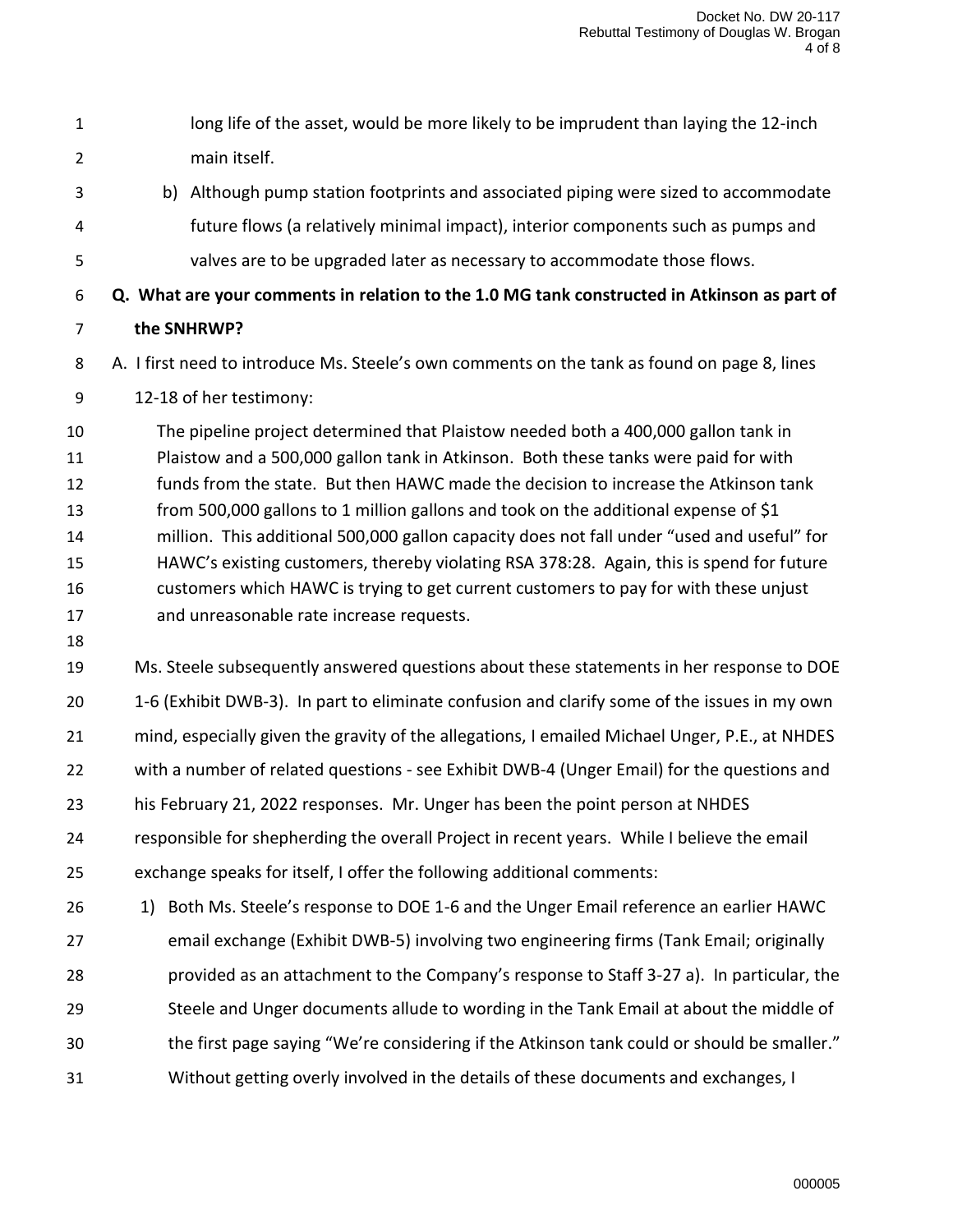believe the 'smaller tank' wording is in reference to reducing the size of the tank down from a previously contemplated 2.0 MG to the 1.0 MG that was ultimately built; not to reducing the 1.0 MG to half of that, as suggested by Ms. Steele; and therefore does not support her conclusions about the Company doubling the size of the tank. 2) The Tank Email uses actual current average daily flows in its page 1 table in arriving at a 1.0 MG size; not, for example, projections inflated to account for future HAWC development (see later below). 3) While the Company lacks in-house engineering staff, it has indicated that it employed a reputable engineering firm (Lewis Engineering - unrelated to the Lewis family owners of HAWC) in assessing the need for and size and design of the tank. For example, its response to Staff 2-32 b) stated: **As Part of the SNHRWP the Company retained Bruce Lewis of Lewis Engineering, PLLC** 13 to review the core system storage needs. While there is no formal study his analysis indicated that a 1 MG Tank in addition to the Westside Dr. Booster Station would provide adequate storage and system flow capacity for at least the next 10 years. 4) The overall Project was complex, involving input from many different engineers assessing a variety of factors including things such as water age. While I am unable to fill in specific gaps in any of the information the Company has provided, the 0.5 MG portion of the tank allotted to HAWC does not seem unreasonable on its face, given the 0.5 MG tank at the other end of the system and the 0.4 MG of existing pumped storage in Atkinson. 5) As noted in a different letter of support from NHDES Commissioner Robert R. Scott (this one in DW 18-138, see Exhibit DWB-6), it is less expensive to build one tank now, half of which would accommodate HAWC's own needs, than to add a separate HAWC tank later. HAWC also gains access to additional storage in a crisis beyond its 0.5 MG allotment, that it would not otherwise have. 6) The new tank provides the sole gravity storage in the Atkinson portion of the system. The only other gravity storage is some 3.5 miles away and at the far opposite end of the system in Hampstead.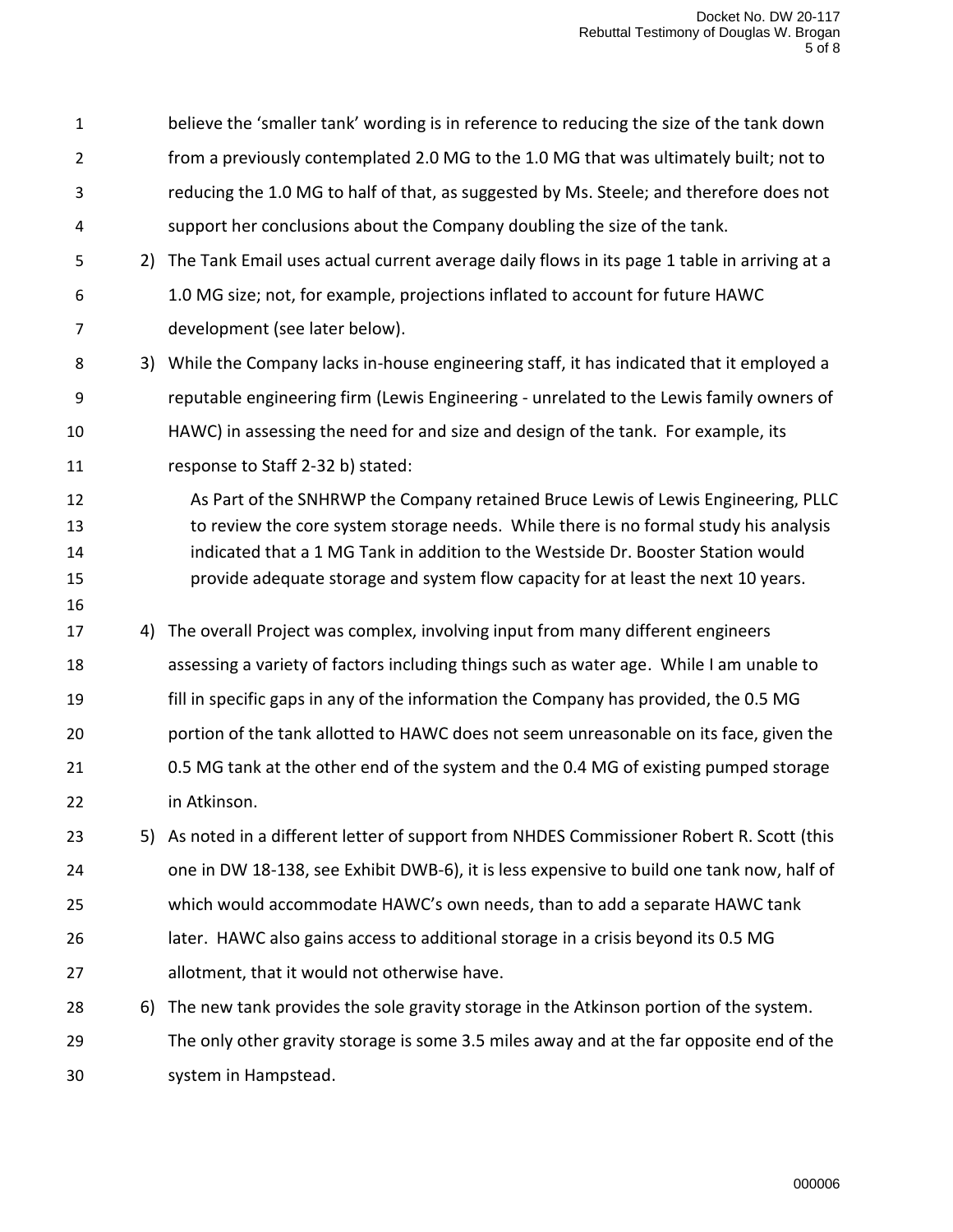**Q. Ms. Steele suggests throughout her testimony that future SNHRWP flows to the two towns are solely intended for anticipated Lewis Builders development in southwest Atkinson; and that the Company's investment in the Project is compromised by conflicts of interest with its parent and affiliated companies and their development interests. What are your thoughts in these regards?** A. In large part I do not share those concerns, and would offer the following: 1) Her concerns about Lewis Builders' development plans do not appear to be supported 8 by the historic pace of that entity's development efforts. As noted by Ms. Steele herself, "The 800 condos were planned in 1988, 288 condos were approved in 2006, but they didn't start building any of them until 2020" (p. 7, lines 20-21). In fact, only the first two buildings, with 64 total units, have now been constructed (p. 10, lines 21-22). 2) Contrary to assertions about otherwise limited development potential in the two towns, it seems reasonable to expect normal customer growth to be a continuing contributor to system demands. The increase in number of customers averaged just over 2 percent per year from 2013 through 2020, and just under 3 percent annually over the last three of those years. 3) As noted previously, Ms. Steele's conclusions rely on flawed assessments of overall supply vs. demand. 4) Her conclusions are also based on what I believe is a misinterpretation, or at least oversimplification, of a chloramine map provided in one of the Project-related engineering studies (her Exhibit KS-11). Again without getting into extensive detail and use of citations: demands in the underlying hydraulic model were placed throughout the two towns based purely on actual current demands, not forecast demands projecting future Lewis resort development; a significant reason for the placement of the Phase II line is simply that there is a much greater well supply to begin with in Hampstead than in Atkinson; and the referenced option was a conceptual one that was rejected by the Company because the Company did not want to revert from a single large system and 28 the many advantages it offers, to two smaller ones.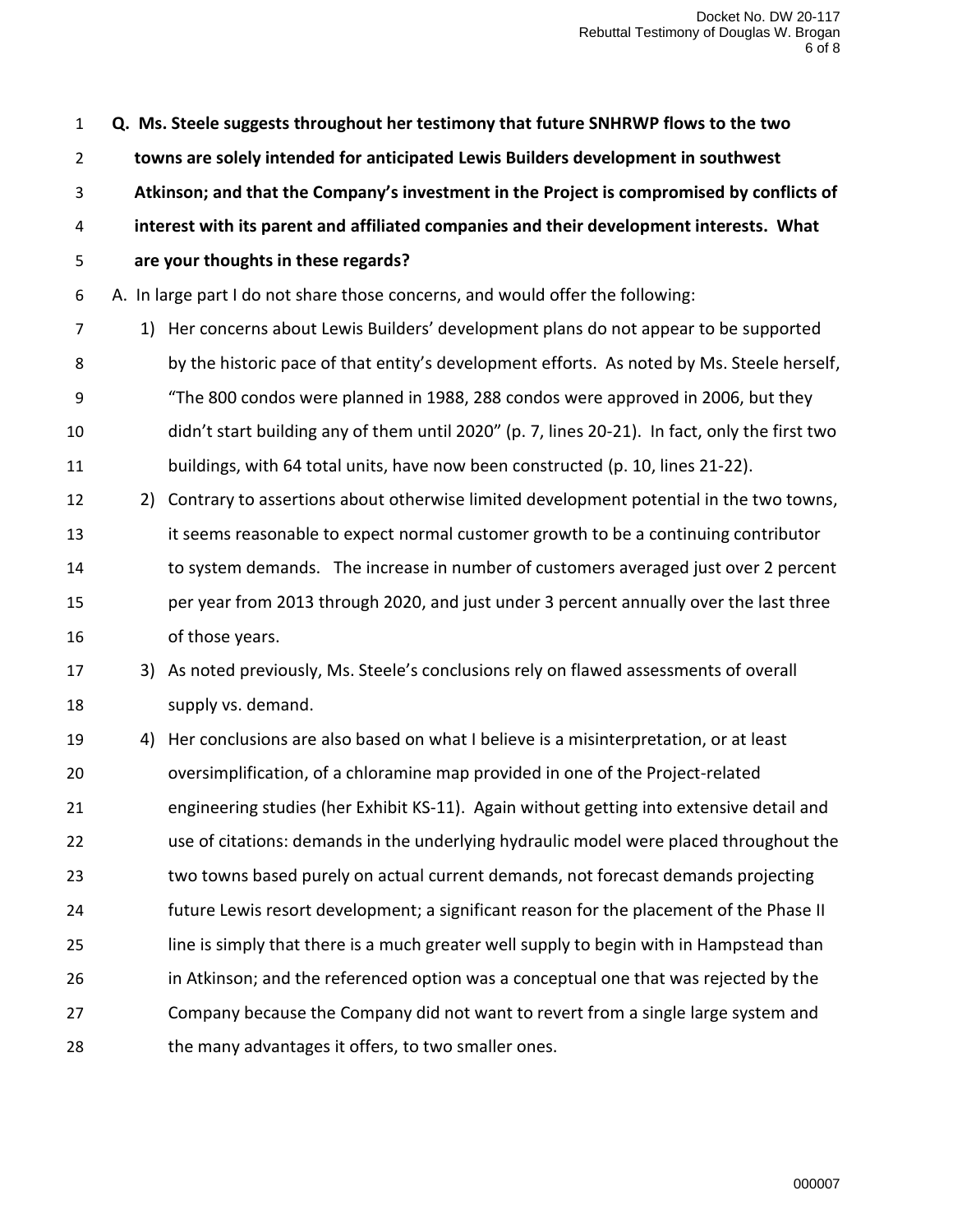5) Contrary to Ms. Steele's suggestion that the Commission may be unaware of the inter- related ownership of the various Lewis family companies ("There is a very unique conflict of interest happening of which the PUC may not be aware", p. 3, line 10), the Commission has long been aware of those realities and has attempted to manage potential impacts on both the water Company and customers accordingly. While HAWC's situation is unique, opposing interests involving parent companies, shareholders, profit motives vs. customer interests and other matters are hardly rare and must be appropriately balanced. While HAWC can be viewed through many different lenses, I fail to see a determinantal conflict of interest in HAWC's ownership situation. Certainly, much of the respective towns' tax base - and even the water system itself - would likely not exist apart from those relationships. **Q. How do you view the SNHRWP as a whole?**

 A. As noted earlier, the Project was a large, multi-town effort shepherded by NHDES and funded by DWGTF money to address MtBE and other concerns. However, I believe some of the benefits to HAWC's own core system have tended to be overlooked:

- 16 16 10 1) The Project helps in reducing the cost, complexity and liability of continuing to operate a small system with 30 separate wells, a number of which have significant water quality concerns.
- 2) The Project provides an alternative to hoping to find additional groundwater supply to meet future demands in an area that really is not water-rich. For comparison, Aquarion Water Company of New Hampshire's largest bedrock well (Well 22 in Hampton) is capable of producing nearly seven times what HAWC's largest 'once in a lifetime' well (Angle Pond #3) can produce.
- 3) Things such as the Kent Farm saga and its very real impacts on residents (Steele testimony p. 4, lines 4 - 14), heightened citizen concerns over Company withdrawals, ongoing Company water use restrictions, and even the prospect of HAWC turning down 27 other developers for lack of water, would all seem to suggest that additional water is a good thing.
- **Q. What is your position on prudence and the recovery of Project costs through rates?**